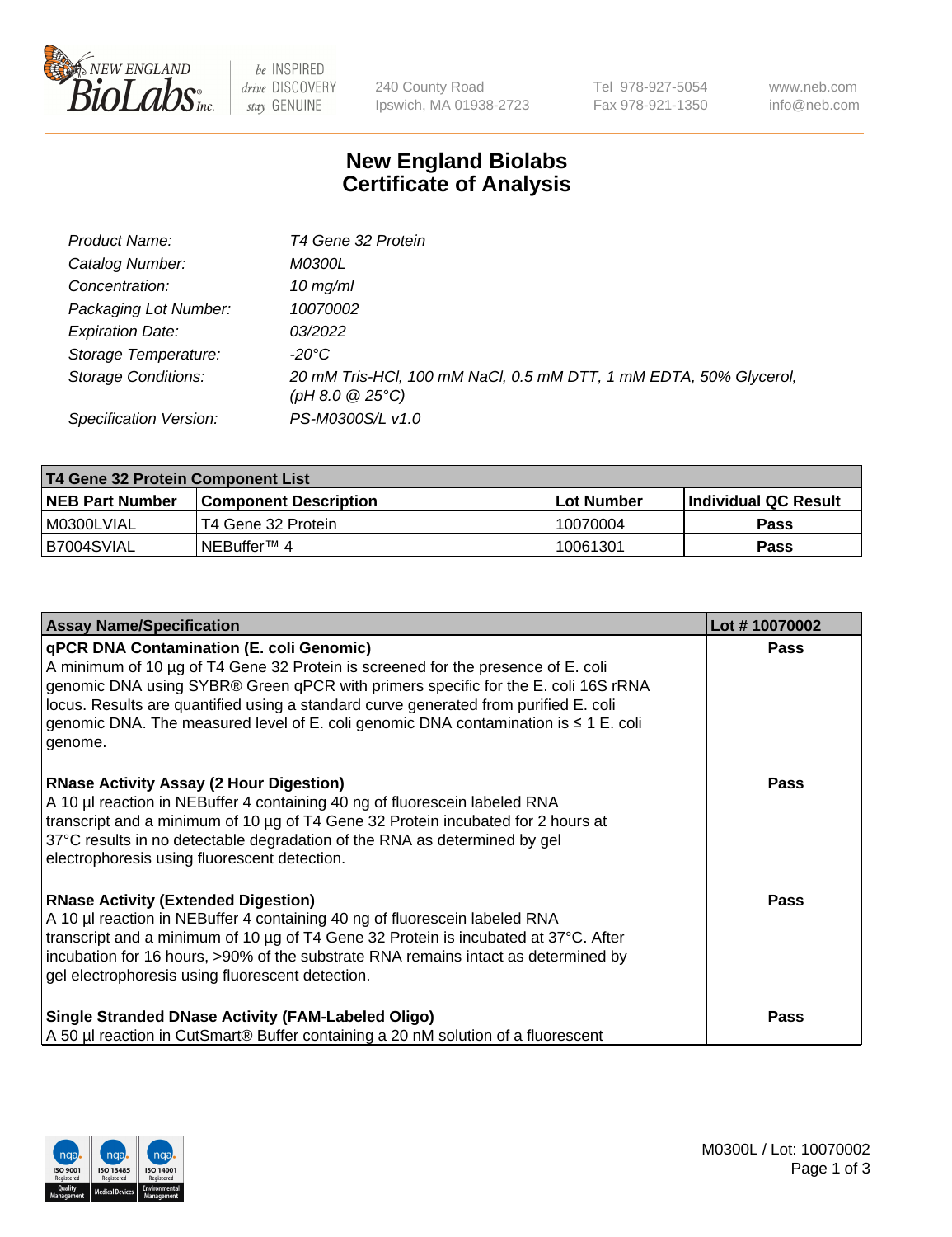

be INSPIRED drive DISCOVERY stay GENUINE

240 County Road Ipswich, MA 01938-2723 Tel 978-927-5054 Fax 978-921-1350 www.neb.com info@neb.com

| <b>Assay Name/Specification</b>                                                                                                                                                                                                                                                                                                                                              | Lot #10070002 |
|------------------------------------------------------------------------------------------------------------------------------------------------------------------------------------------------------------------------------------------------------------------------------------------------------------------------------------------------------------------------------|---------------|
| internal labeled oligonucleotide and a minimum of 10 µg of T4 Gene 32 Protein<br>incubated for 16 hours at 37°C yields <5% degradation as determined by capillary<br>electrophoresis.                                                                                                                                                                                        |               |
| <b>Endonuclease Activity (Nicking)</b><br>A 50 µl reaction in NEBuffer 4 containing 1 µg of supercoiled PhiX174 DNA and a<br>minimum of 10 µg of T4 Gene 32 Protein incubated for 4 hours at 37°C results in <10%<br>conversion to the nicked form as determined by agarose gel electrophoresis.                                                                             | <b>Pass</b>   |
| <b>Exonuclease Activity (Radioactivity Release)</b><br>A 50 µl reaction in NEBuffer 4 containing 1 µg of a mixture of single and<br>double-stranded [3H] E. coli DNA and a minimum of 10 µg of T4 Gene 32 Protein<br>incubated for 4 hours at 37°C releases <0.1% of the total radioactivity.                                                                                | Pass          |
| <b>Functional Testing (Single Stranded DNA Binding - FAM Labeled Oligo)</b><br>A 20 µl reaction in NEBuffer 4 containing 20 µM FAM-labeled 50-mer and a maximum of<br>80 µg of T4 Gene 32 Protein incubated for 30 minutes at 37°C produces a mobility<br>shift in >95% of the starting material as determined by TBE gel electrophoresis and<br>UV imaging.                 | <b>Pass</b>   |
| <b>Non-Specific DNase Activity (16 Hour)</b><br>A 50 µl reaction in NEBuffer 4 containing 1 µg of Lambda-HindIII DNA and a minimum<br>of 30 µg of T4 Gene 32 Protein incubated for 16 hours at 37°C results in a DNA<br>pattern free of detectable nuclease degradation as determined by agarose gel<br>electrophoresis.                                                     | <b>Pass</b>   |
| Phosphatase activity (FAM Labeled Oligo)<br>A 50 ul reaction in CutSmart® Buffer containing a 20 nM solution of a fluorescent<br>internal labeled oligonucleotide with a 5' phosphate and a minimum of 10 µg of T4<br>Gene 32 Protein incubated for 16 hours at 37°C yields <5% degradation as determined<br>by capillary electrophoresis.                                   | <b>Pass</b>   |
| <b>Protein Concentration (A280)</b><br>The concentration of T4 Gene 32 Protein is 10 mg/ml +/- 10% as determined by UV<br>absorption at 280 nm. Protein concentration is determined by the Pace method using<br>the extinction coefficient of 39,670 and molecular weight of 33,506 daltons for T4<br>Gene 32 Protein (Pace, C.N. et al. (1995) Protein Sci., 4, 2411-2423). | <b>Pass</b>   |
| <b>Protein Purity Assay (SDS-PAGE)</b><br>T4 Gene 32 Protein is ≥ 99% pure as determined by SDS-PAGE analysis using Coomassie<br>Blue detection.                                                                                                                                                                                                                             | <b>Pass</b>   |

This product has been tested and shown to be in compliance with all specifications.